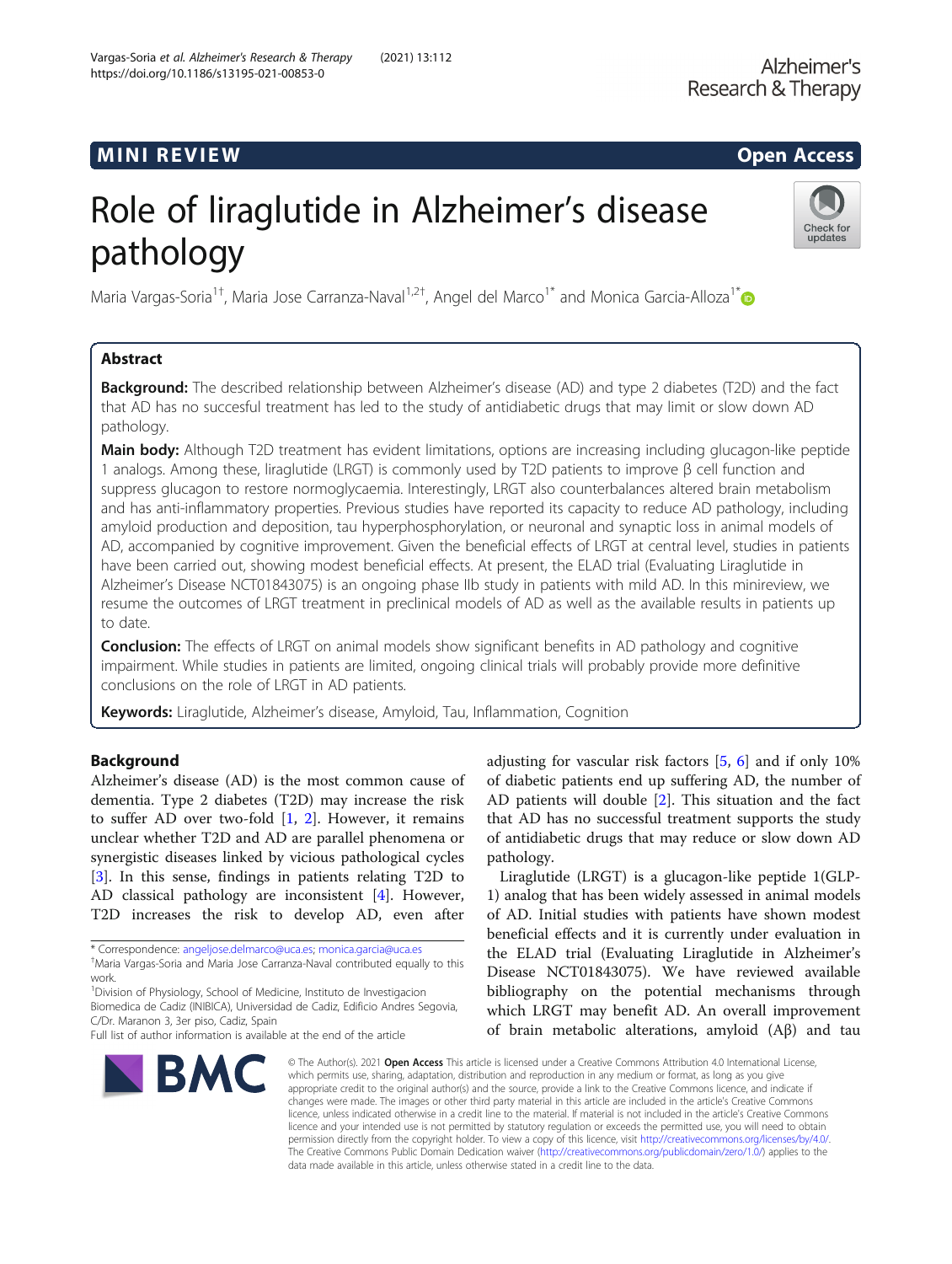<span id="page-1-0"></span>pathologies, inflammation, and neuronal damage are observed in animal models, supporting further studies in patients.

## Main text

## Preclinical studies

Glucagon-like peptide 1 (GLP-1) is implicated in the control of glycemia and metabolic homeostasis, both in the periphery and the central nervous system [[7,](#page-3-0) [8](#page-3-0)]. Due to the importance of GLP-1 signaling on cognitive function [\[9](#page-3-0)] and the relationship between AD and T2D [\[10](#page-3-0)], GLP-1 analogs, and LRGT specifically, may provide a relevant venue to ameliorate AD pathology [[11\]](#page-3-0). Previous studies have shown some controversial outcomes in AD models. Whereas brain weight [[12,](#page-3-0) [13\]](#page-3-0), hippocampal insulin [[13](#page-3-0)–[16](#page-3-0)], cortical glucose levels or brain GLUT1 and GLUT4 [\[13](#page-3-0)] do not seem to be affected, LRGT treatment increases GLP1-receptors in the hippocampus of AD mice [[15](#page-3-0)–[17\]](#page-3-0). Similarly, LRGT also increases insulin receptor levels in a primate model of AD [\[14\]](#page-3-0), although no differences have been observed in AD mice [[18\]](#page-3-0). LRGT ameliorates insulin resistance in the hippocampus by reducing phosphorylated insulin receptor levels [[19,](#page-3-0) [20\]](#page-3-0) and insulin receptor substrate-1 [[19](#page-3-0), [20](#page-3-0)]. Interestingly, insulin degrading enzyme, that is reduced in AD preclinical models and a feasible underlying mechanism for AD and T2D [[21,](#page-3-0) [22\]](#page-3-0), is preserved or increased in the cortex and hippocampus from AD mice after LRGT treatment [[18](#page-3-0), [20](#page-3-0)].

Autopsy cohort studies have revealed a limited role of T2D on classical AD neuropathological features (amyloid  $(A\beta)$  plaques and tau tangles) [\[4](#page-3-0)]. However, studies in animals show an overall improvement after different administration protocols [\[12](#page-3-0), [13](#page-3-0), [23,](#page-3-0) [24\]](#page-3-0), including

prophylactic [[23\]](#page-3-0) and long-term treatments [\[23,](#page-3-0) [25](#page-3-0)–[27](#page-3-0)]. Whereas some studies have reported no effects on amyloid pathology [[28\]](#page-3-0), the majority of the results show that LRGT dramatically reduces Aβ plaque size [\[29\]](#page-3-0), number [[19,](#page-3-0) [29\]](#page-3-0), and burden [\[18](#page-3-0), [23](#page-3-0), [30](#page-3-0)–[32](#page-3-0)]. LRGT also decreases Aβ aggregates [[30](#page-3-0)] and restores increased levels of β-secretase 1 and presenilin 1 [[17](#page-3-0)] in the brain from an AD mice, once Aβ pathology is fully established (Fig. 1). Moreover, positive effects have also been observed when LRGT is administered before Aβ plaques deposit [[23\]](#page-3-0). In addition, LRGT limits tau hyperphosphorylation by modulating the activity of ERK and JNK in 3xTgAD [[12,](#page-3-0) [13](#page-3-0)], APP/PS1 [\[29](#page-3-0)], and hTauP301L mice [\[33\]](#page-3-0). Likewise, LRGT reduces hippocampal tau phosphorylation by modulating Akt and GSK-3β [\[15](#page-3-0)], and in hyperhomocysteinemic rats, tau hyperphosphorylation is reduced through the activation of PP2Ac [[17](#page-3-0)]. Likewise, LRGT neuroprotection is mediated by a reduction of neurofilament phosphorylation in 3xTgAD animals [\[12](#page-3-0)]. LRGT also improves synaptic plasticity [[18,](#page-3-0) [34](#page-3-0)], density [\[14](#page-3-0)], structure  $[15, 27]$  $[15, 27]$  $[15, 27]$  $[15, 27]$  $[15, 27]$ , and synapsis number  $[35]$  $[35]$ , increasing synaptophysin and PSD-95 levels in AD mice [[23,](#page-3-0) [30](#page-3-0), [35\]](#page-3-0) together with increased long-term potentiation and paired-pulse facilitation [[18,](#page-3-0) [30,](#page-3-0) [34](#page-3-0), [35](#page-3-0)]. NMDA synapse-associated proteins are restored by LRGT in the hippocampus from hyperhomocysteinemic rats [\[17\]](#page-3-0), and  $cAMP/PKA$  pathway is also improved  $[14, 34]$  $[14, 34]$  $[14, 34]$  $[14, 34]$ . Additionally, LRGT not only attenuates neural loss and degeneration, but it also increases neurogenesis in the cortex [[18,](#page-3-0) [23](#page-3-0), [26,](#page-3-0) [35\]](#page-3-0) and the subventricular zone [[31,](#page-3-0) [32](#page-3-0)], reduces the number of degenerating cells in the cortex and hippocampus [[12\]](#page-3-0), and increases cell proliferation in the dentate gyrus of AD animals [[26\]](#page-3-0). Inflammation is also a major feature in AD and previous studies show

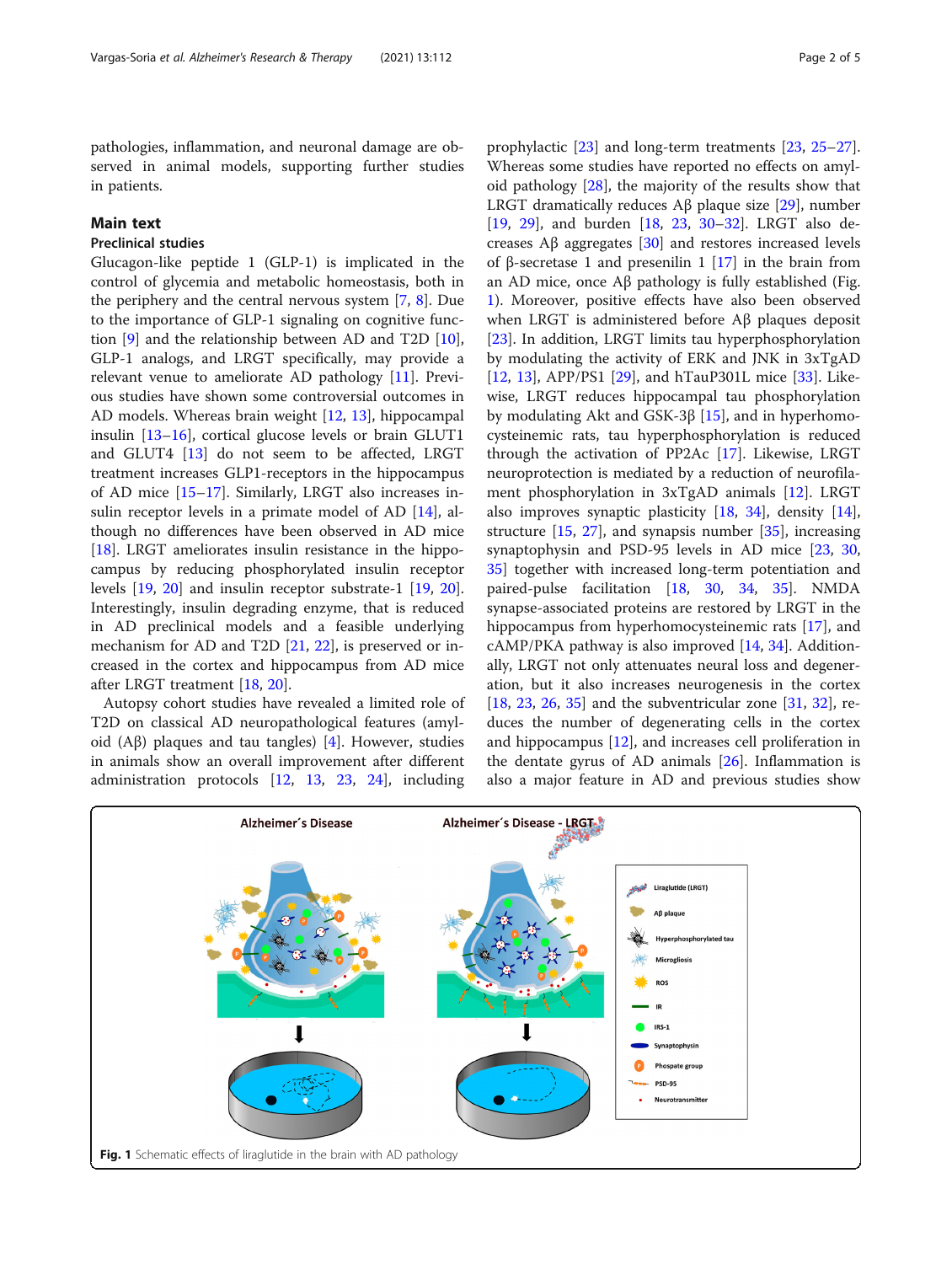<span id="page-2-0"></span>that LRGT reduces microgliosis and astrocytosis in the cortex [\[19](#page-3-0), [23](#page-3-0), [30](#page-3-0), [35](#page-3-0)] and hippocampus [[29](#page-3-0), [31](#page-3-0), [32](#page-3-0)]. Besides, LRGT limits pro-inflammatory cytokines, including TNF- $\alpha$ , IL-1ß, or IL-10 [[13,](#page-3-0) [24\]](#page-3-0). In line with these observations, LRGT also decreases brain oxidative stress, by reducing glucose-6-phosphate dehydrogenase activity, the formation of cortical carbonyl groups, nitrite and 8 hydroxy-2′-deoxyguanosine in 3xTgAD mice [\[13\]](#page-3-0). Similarly, oxidative phosphorylation of cortical astrocytes is reduced in 5xFAD mice [[27\]](#page-3-0) (Fig. [1](#page-1-0)).

The positive effects of LRGT on AD-like pathology support the beneficial role of LRGT on learning and memory in most of the studies. In this sense, spatial working memory improves after LRGT treatment [[12](#page-3-0), [15,](#page-3-0) [17,](#page-3-0) [18,](#page-3-0) [24\]](#page-3-0), and LRGT also restores episodic memory in AD models [[14,](#page-3-0) [18,](#page-3-0) [23\]](#page-3-0) (Fig. [1\)](#page-1-0). In line with these ob-servations, contextual fear conditioning [\[14](#page-3-0)], activeavoidance T-maze task [[25\]](#page-3-0), or clasping behavior [[33](#page-3-0)] are also improved by LRGT, while locomotor activity does not seem affected [\[12](#page-3-0), [17](#page-3-0), [23\]](#page-3-0).

### Studies in AD patients

The above described outcomes in preclinical models of AD have set the basis to futher assess LRGT in patients. Whereas other antidiabetic drugs, including GLP-1 analogs or dipeptidyl peptidase 4 inhibitors, have been part of preceding or ongoing clinical trials, studies with LRGT specifically are still limited. Previous metaanalysis has shown a pro-cognitive class effect of antidiabetic agents in AD/mild cognitive impairment, although the actual beneficial effects with LRGT are limited [\[36](#page-3-0)]. LRGT administration to individuals with subjective cognitive complaints, at risk for AD, improves intrinsic connectivity within brain areas. While this did not translate into cognitive differences between study groups after 12 weeks of treatment [\[37](#page-3-0)], other studies have shown that treatment with LRGT to AD patients for 6 months raises blood-brain glucose transfer capacity, restoring glucose transport [\[38](#page-4-0)], as an initial requirement to improve brain alterations. Gejl et al. [\[39](#page-4-0)] ([ClinicalTrials.gov](http://clinicaltrials.gov) [NCT0146](http://clinicaltrials.gov/show/NCT01469351) [9351](http://clinicaltrials.gov/show/NCT01469351)) have also reported that treatment with LRGT to AD patients for 6 months prevents cerebral metabolic rate of glucose consumption decline, as an indicator of cognitive impairment, synaptic dysfunction, and disease evolution. Whereas Aβ load or cognition do not seem to be affected, the authors state the study was underpowered. Another study with pre- or early diabetes patients has recently shown that LRGT improves short-term memory and memory composite in treated patients [\[40](#page-4-0)]. The ELAD trial is presently ongoing and the main objectives include evaluation of glucose metabolic consumption in cortical regions and cognition, MRI changes, microglial activation, and amyloid or tau changes [\[41](#page-4-0)], and the latest results will be published shortly.

## **Conclusions**

Preclinical studies show beneficial effects of LRGT on AD pathological features and cognition. While the studies in patients have only shown moderate positive effects, the ongoing ELAD trial may provide relevant insights on the actual role of LRGT at central level and open new venues of treatment for AD patients.

#### Abbreviations

Aβ: Amyloid-β; AD: Alzheimer's disease; T2D: Type 2 diabetes; GLP-1: Glucagon-like peptide 1; LRGT: Liraglutide

#### Acknowledgements

Not applicable

#### Authors' contributions

MVS and MJCN drafted the manuscript. ADM and MGA drafted parts of the manuscript and revised and completed the manuscript. The authors read and approved the final manuscript.

#### Funding

MG-A: Programa Estatal de I+D+I orientada a los Retos de la Sociedad (BFU 2016-75038-R), financed by the Agencia Estatal de Investigación (AEI) and the Fondo Europeo de Desarrollo Regional (FEDER), Ministerio de Ciencia, Innovación y Universidades. Explora Ciencia. Ministerio de Ciencia, Innovación y Universidades (BFU2017-91910-EXP). Subvención para la financiación de la investigación y la innovación biomédica y en ciencias de la salud en el marco de la iniciativa territorial integrada 2014-2020 para la provincia de Cádiz. Consejeria de Salud. Junta de Andalucía. Unión Europea, financed by the Fondo de Desarrollo Regional (FEDER) (PI-0008-2017).



Availability of data and materials Not applicable.

### **Declarations**

Ethics approval and consent to participate Not applicable.

#### Consent for publication

Not applicable.

#### Competing interests

The authors declare that they have no competing interests.

#### Author details

<sup>1</sup> Division of Physiology, School of Medicine, Instituto de Investigacion Biomedica de Cadiz (INIBICA), Universidad de Cadiz, Edificio Andres Segovia, C/Dr. Maranon 3, 3er piso, Cadiz, Spain. <sup>2</sup>Salus Infirmorum-Universidad de Cadiz, Cadiz, Spain.

#### Received: 21 May 2021 Accepted: 31 May 2021 Published online: 12 June 2021

#### References

- 1. Sims-Robinson C, Kim B, Rosko A, Feldman EL. How does diabetes accelerate Alzheimer disease pathology? Nat Rev Neurol. 2010;6(10):551–9. <https://doi.org/10.1038/nrneurol.2010.130>.
- 2. Ryu JC, Zimmer ER, Rosa-Neto P, Yoon SO. Consequences of metabolic disruption in Alzheimer's disease pathology. Neurotherapeutics. 2019;16(3): 600–10. <https://doi.org/10.1007/s13311-019-00755-y>.
- 3. Arnold SE, Arvanitakis Z, Macauley-Rambach SL, Koenig AM, Wang HY, Ahima RS, et al. Brain insulin resistance in type 2 diabetes and Alzheimer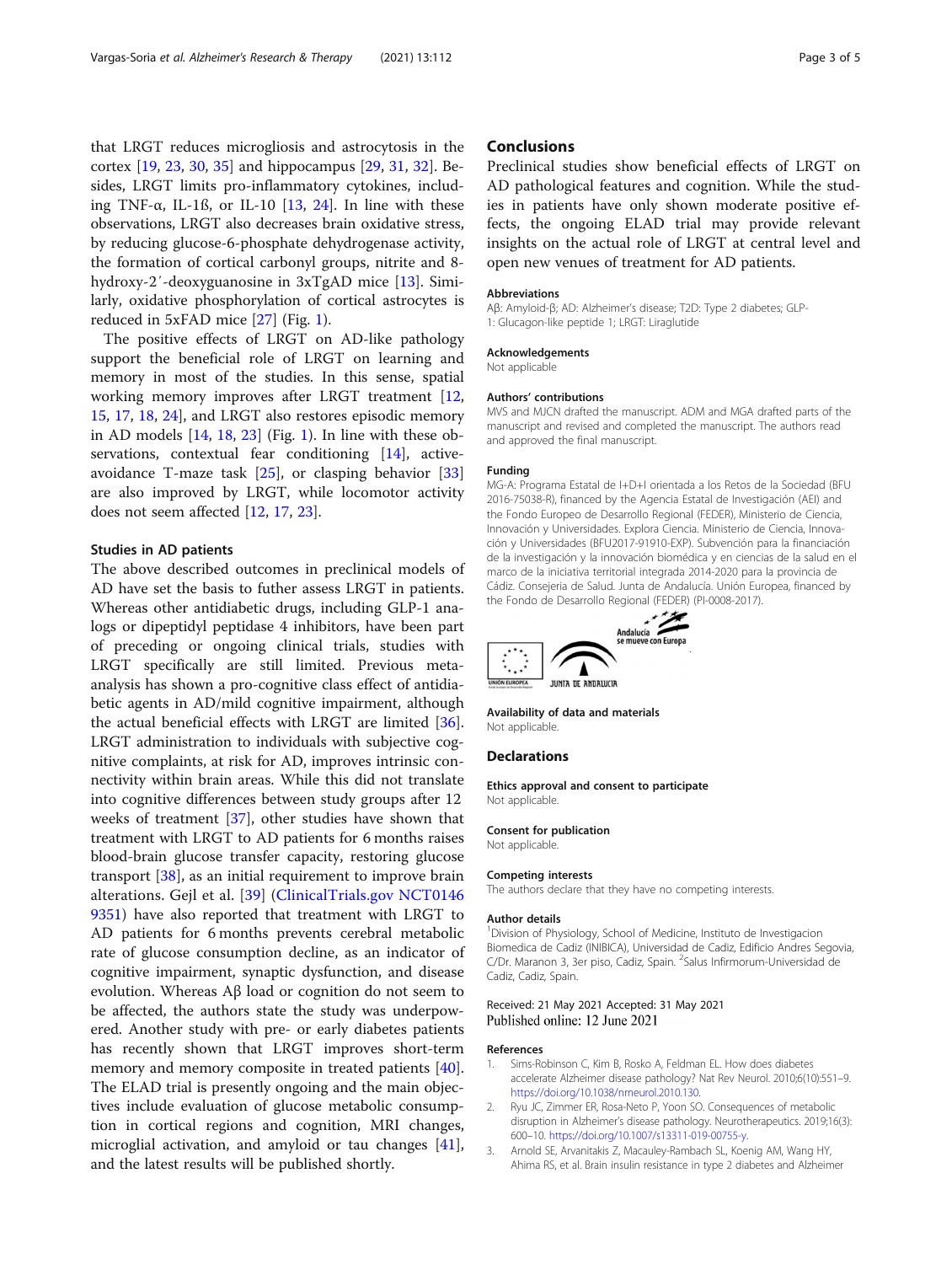<span id="page-3-0"></span>disease: concepts and conundrums. Nat Rev Neurol. 2018;14(3):168–81. <https://doi.org/10.1038/nrneurol.2017.185>.

- 4. Biessels GJ, Despa F. Cognitive decline and dementia in diabetes mellitus: mechanisms and clinical implications. Nat Rev Endocrinol. 2018;14(10):591– 604. [https://doi.org/10.1038/s41574-018-0048-7.](https://doi.org/10.1038/s41574-018-0048-7)
- 5. Wang KC, Woung LC, Tsai MT, Liu CC, Su YH, Li CY. Risk of Alzheimer's disease in relation to diabetes: a population-based cohort study. Neuroepidemiology. 2012;38(4):237–44. [https://doi.org/10.1159/000337428.](https://doi.org/10.1159/000337428)
- 6. Huang CC, Chung CM, Leu HB, Lin LY, Chiu CC, Hsu CY, et al. Diabetes mellitus and the risk of Alzheimer's disease: a nationwide population-based study. PLoS One. 2014;9(1):e87095. [https://doi.org/10.1371/journal.pone.](https://doi.org/10.1371/journal.pone.0087095) [0087095.](https://doi.org/10.1371/journal.pone.0087095)
- 7. Timper K, Del Rio-Martin A, Cremer AL, Bremser S, Alber J, Giavalisco P, et al. GLP-1 Receptor signaling in astrocytes regulates fatty acid oxidation, mitochondrial integrity, and function. Cell Metab. 2020;31(6):1189–205 e13. <https://doi.org/10.1016/j.cmet.2020.05.001>.
- 8. Katsurada K, Yada T. Neural effects of gut- and brain-derived glucagon-like peptide-1 and its receptor agonist. J Diabetes Investig. 2016;7(Suppl 1):64–9. [https://doi.org/10.1111/jdi.12464.](https://doi.org/10.1111/jdi.12464)
- 9. Grieco M, Giorgi A, Gentile MC, d'Erme M, Morano S, Maras B, et al. Glucagon-like peptide-1: a focus on neurodegenerative diseases. Front Neurosci. 2019;13:1112. <https://doi.org/10.3389/fnins.2019.01112>.
- 10. Chatterjee S, Mudher A. Alzheimer's disease and type 2 diabetes: a critical assessment of the shared pathological traits. Front Neurosci. 2018;12:383. <https://doi.org/10.3389/fnins.2018.00383>.
- 11. Wicinski M, Socha M, Malinowski B, Wodkiewicz E, Walczak M, Gorski K, et al. Liraglutide and its neuroprotective properties-focus on possible biochemical mechanisms in alzheimer's disease and cerebral ischemic events. Int J Mol Sci. 2019;20(5).
- 12. Chen S, Sun J, Zhao G, Guo A, Chen Y, Fu R, et al. Liraglutide improves water maze learning and memory performance while reduces hyperphosphorylation of tau and neurofilaments in APP/PS1/Tau triple transgenic mice. Neurochem Res. 2017;42(8):2326–35. [https://doi.org/10.1](https://doi.org/10.1007/s11064-017-2250-8) [007/s11064-017-2250-8.](https://doi.org/10.1007/s11064-017-2250-8)
- 13. Duarte AI, Candeias E, Alves IN, Mena D, Silva DF, Machado NJ, et al. Liraglutide protects against brain amyloid-beta1-42 accumulation in female mice with early Alzheimer's disease-like pathology by partially rescuing oxidative/nitrosative stress and inflammation. Int J Mol Sci. 2020;21(5).
- 14. Batista AF, Forny-Germano L, Clarke JR, Lyra ESNM, Brito-Moreira J, Boehnke SE, et al. The diabetes drug liraglutide reverses cognitive impairment in mice and attenuates insulin receptor and synaptic pathology in a nonhuman primate model of Alzheimer's disease. J Pathol. 2018;245(1):85–100. [https://doi.org/10.1002/path.5056.](https://doi.org/10.1002/path.5056)
- 15. Qi L, Ke L, Liu X, Liao L, Ke S, Liu X, et al. Subcutaneous administration of liraglutide ameliorates learning and memory impairment by modulating tau hyperphosphorylation via the glycogen synthase kinase-3beta pathway in an amyloid beta protein induced Alzheimer disease mouse model. Eur J Pharmacol. 2016;783:23–32. [https://doi.org/10.1016/j.ejphar.2016.04.052.](https://doi.org/10.1016/j.ejphar.2016.04.052)
- 16. Qi L, Chen Z, Wang Y, Liu X, Liu X, Ke L, et al. Subcutaneous liraglutide ameliorates methylglyoxal-induced Alzheimer-like tau pathology and cognitive impairment by modulating tau hyperphosphorylation and glycogen synthase kinase-3beta. Am J Transl Res. 2017;9(2):247–60.
- 17. Zhang Y, Xie JZ, Xu XY, Hu J, Xu T, Jin S, et al. Liraglutide ameliorates hyperhomocysteinemia-induced Alzheimer-like pathology and memory deficits in rats via multi-molecular targeting. Neurosci Bull. 2019;35(4):724– 34. [https://doi.org/10.1007/s12264-018-00336-7.](https://doi.org/10.1007/s12264-018-00336-7)
- 18. McClean PL, Holscher C. Liraglutide can reverse memory impairment, synaptic loss and reduce plaque load in aged APP/PS1 mice, a model of Alzheimer's disease. Neuropharmacology. 2014;76(Pt A):57–67.
- 19. Long-Smith CM, Manning S, McClean PL, Coakley MF, O'Halloran DJ, Holscher C, et al. The diabetes drug liraglutide ameliorates aberrant insulin receptor localisation and signalling in parallel with decreasing both amyloid-beta plaque and glial pathology in a mouse model of Alzheimer's disease. NeuroMolecular Med. 2013;15(1):102–14. [https://doi.org/10.1007/s12](https://doi.org/10.1007/s12017-012-8199-5) [017-012-8199-5](https://doi.org/10.1007/s12017-012-8199-5).
- 20. Paladugu L, Gharaibeh A, Kolli N, Learman C, Hall TC, Li L, et al. Liraglutide has anti-inflammatory and anti-amyloid properties in streptozotocininduced and 5xFAD mouse models of Alzheimer's disease. Int J Mol Sci. 2021;22(2).
- 21. Kulas JA, Franklin WF, Smith NA, Manocha GD, Puig KL, Nagamoto-Combs K, et al. Ablation of amyloid precursor protein increases insulin-degrading

enzyme levels and activity in brain and peripheral tissues. Am J Physiol Endocrinol Metab. 2019;316(1):E106–E20. [https://doi.org/10.1152/ajpendo.](https://doi.org/10.1152/ajpendo.00279.2018) [00279.2018.](https://doi.org/10.1152/ajpendo.00279.2018)

- 22. Li H, Wu J, Zhu L, Sha L, Yang S, Wei J, et al. Insulin degrading enzyme contributes to the pathology in a mixed model of type 2 diabetes and Alzheimer's disease: possible mechanisms of IDE in T2D and AD. Biosci Rep. 2018;38(1).
- 23. McClean PL, Jalewa J, Holscher C. Prophylactic liraglutide treatment prevents amyloid plaque deposition, chronic inflammation and memory impairment in APP/PS1 mice. Behav Brain Res. 2015;293:96–106. [https://doi.](https://doi.org/10.1016/j.bbr.2015.07.024) [org/10.1016/j.bbr.2015.07.024.](https://doi.org/10.1016/j.bbr.2015.07.024)
- 24. Maskery M, Goulding EM, Gengler S, Melchiorsen JU, Rosenkilde MM, Holscher C. The dual GLP-1/GIP receptor agonist DA4-JC shows superior protective properties compared to the GLP-1 analogue liraglutide in the APP/PS1 mouse model of Alzheimer's disease. Am J Alzheimers Dis Other Dement. 2020;35:1533317520953041.
- 25. Hansen HH, Fabricius K, Barkholt P, Niehoff ML, Morley JE, Jelsing J, et al. The GLP-1 receptor agonist liraglutide improves memory function and increases hippocampal CA1 neuronal numbers in a senescence-accelerated mouse model of Alzheimer's disease. J Alzheimers Dis. 2015;46(4):877–88. [https://doi.org/10.3233/JAD-143090.](https://doi.org/10.3233/JAD-143090)
- 26. Parthsarathy V, Holscher C. Chronic treatment with the GLP1 analogue liraglutide increases cell proliferation and differentiation into neurons in an AD mouse model. PLoS One. 2013;8(3):e58784. [https://doi.org/10.1371/](https://doi.org/10.1371/journal.pone.0058784) [journal.pone.0058784](https://doi.org/10.1371/journal.pone.0058784).
- 27. Zheng J, Xie Y, Ren L, Qi L, Wu L, Pan X, et al. GLP-1 improves the supportive ability of astrocytes to neurons by promoting aerobic glycolysis in Alzheimer's disease. Mol Metab. 2021;47:101180. [https://doi.org/10.1016/j.](https://doi.org/10.1016/j.molmet.2021.101180) [molmet.2021.101180.](https://doi.org/10.1016/j.molmet.2021.101180)
- 28. Hansen HH, Fabricius K, Barkholt P, Kongsbak-Wismann P, Schlumberger C, Jelsing J, et al. Long-term treatment with liraglutide, a glucagon-like peptide-1 (GLP-1) receptor agonist, has no effect on beta-amyloid plaque load in two transgenic APP/PS1 mouse models of Alzheimer's disease. PLoS One. 2016;11(7):e0158205. <https://doi.org/10.1371/journal.pone.0158205>.
- 29. Holubova M, Hruba L, Popelova A, Bencze M, Prazienkova V, Gengler S, et al. Liraglutide and a lipidized analog of prolactin-releasing peptide show neuroprotective effects in a mouse model of beta-amyloid pathology. Neuropharmacology. 2019;144:377–87. [https://doi.org/10.1016/j.neuropha](https://doi.org/10.1016/j.neuropharm.2018.11.002) [rm.2018.11.002.](https://doi.org/10.1016/j.neuropharm.2018.11.002)
- 30. McClean PL, Parthsarathy V, Faivre E, Holscher C. The diabetes drug liraglutide prevents degenerative processes in a mouse model of Alzheimer's disease. J Neurosci. 2011;31(17):6587–94. [https://doi.org/10.1523/](https://doi.org/10.1523/JNEUROSCI.0529-11.2011) [JNEUROSCI.0529-11.2011](https://doi.org/10.1523/JNEUROSCI.0529-11.2011).
- 31. Salles GN, Calio ML, Holscher C, Pacheco-Soares C, Porcionatto M, Lobo AO. Neuroprotective and restorative properties of the GLP-1/GIP dual agonist DA-JC1 compared with a GLP-1 single agonist in Alzheimer's disease. Neuropharmacology. 2020;162:107813. [https://doi.org/10.1016/j.neuropha](https://doi.org/10.1016/j.neuropharm.2019.107813) [rm.2019.107813](https://doi.org/10.1016/j.neuropharm.2019.107813).
- 32. Salles GN, Calio ML, Afewerki S, Pacheco-Soares C, Porcionatto M, Holscher C, et al. Prolonged drug-releasing fibers attenuate Alzheimer's disease-like pathogenesis. ACS Appl Mater Interfaces. 2018;10(43):36693–702. [https://doi.](https://doi.org/10.1021/acsami.8b12649) [org/10.1021/acsami.8b12649.](https://doi.org/10.1021/acsami.8b12649)
- 33. Hansen HH, Barkholt P, Fabricius K, Jelsing J, Terwel D, Pyke C, et al. The GLP-1 receptor agonist liraglutide reduces pathology-specific tau phosphorylation and improves motor function in a transgenic hTauP301L mouse model of tauopathy. Brain Res. 2016;1634:158–70.
- 34. Han WN, Holscher C, Yuan L, Yang W, Wang XH, Wu MN, et al. Liraglutide protects against amyloid-beta protein-induced impairment of spatial learning and memory in rats. Neurobiol Aging. 2013;34(2):576–88. [https://](https://doi.org/10.1016/j.neurobiolaging.2012.04.009) [doi.org/10.1016/j.neurobiolaging.2012.04.009.](https://doi.org/10.1016/j.neurobiolaging.2012.04.009)
- 35. McClean PL, Holscher C. Lixisenatide, a drug developed to treat type 2 diabetes, shows neuroprotective effects in a mouse model of Alzheimer's disease. Neuropharmacology. 2014;86:241–58. [https://doi.org/10.1016/j.](https://doi.org/10.1016/j.neuropharm.2014.07.015) [neuropharm.2014.07.015](https://doi.org/10.1016/j.neuropharm.2014.07.015).
- 36. Cao B, Rosenblat JD, Brietzke E, Park C, Lee Y, Musial N, et al. Comparative efficacy and acceptability of antidiabetic agents for Alzheimer's disease and mild cognitive impairment: a systematic review and network meta-analysis. Diabetes Obes Metab. 2018;20(10):2467–71. [https://doi.org/10.1111/dom.133](https://doi.org/10.1111/dom.13373) [73.](https://doi.org/10.1111/dom.13373)
- 37. Watson KT, Wroolie TE, Tong G, Foland-Ross LC, Frangou S, Singh M, et al. Neural correlates of liraglutide effects in persons at risk for Alzheimer's